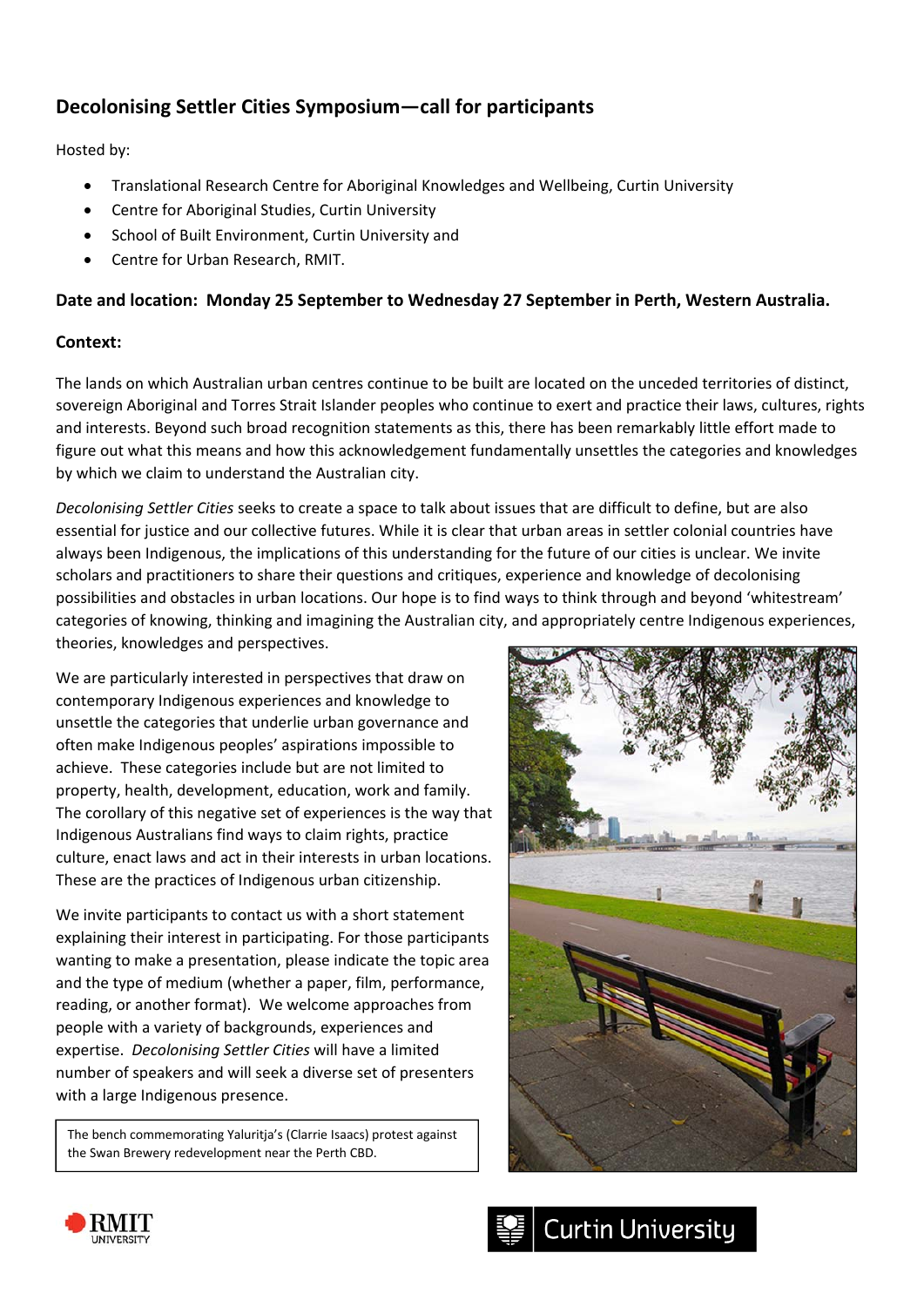# **Principles for the Decolonising Cities Symposium:**

Our guiding principle for the symposium is to *practice ways that support a decolonising politics by*:

- 1. Finding ways to appropriately centre Indigenous experiences, theories, knowledges and perspectives on the Australian city;
- 2. Creating spaces for conversation and mutual learning that are respectful, honouring, critically aware and diverse;
- 3. Working to de‐centre colonialist whitestream categories of knowing, thinking and imagining the city;
- 4. Identifying how mutual learning and delicate, respectful, collaborative imaginings between different streams of understanding in cities (including Indigenous and whitestream) can be cultivated and encouraged; and
- 5. Co-designing respectful methods for producing knowledge, teaching and learning about urban Australia.
- 6. Developing a set of practical outcomes and actions that participants in the symposium will take forward both individually and as a group.

Decolonising Settler Cities is strongly committed to supporting Indigenist research approaches. Indigenist research provides the basis for understanding the lived experiences (narratives) of Indigenous people which "are powerful instruments by which to measure equality and social justice" (Rigney, 1999, p. 116). Indigenist research begins by "centring Aboriginal ways of knowing, ways of being, and ways of doing, in alignment with aspects of western qualitative research frameworks" (Martin, 2003, p. 12). By beginning with and foregrounding an Indigenous worldview, Indigenist research addresses the trap of appropriating "the cultural knowledge and experiences of their Indigenous participants, and then, using the theoretical frameworks of Western knowledge" reinterpreting those experiences and presenting them as their own (Wright, 2011, p. 28). The expectations and constraints of research must be informed by and respectful of Indigenous worldviews to be capable of contributing to the shared project of decolonisation.

# **Timeline:**

**Submissions due (300 words): 1 May 2017.** 

#### **Notification of acceptance: 15 May 2017**

# **Materials (whether film, paper, photographs, art work or something else) due –17 July 2017**

The materials will be circulated before the symposium. We will discuss publication of papers and other materials at the symposium.

Please email your submissions to either Tod Jones at Curtin University (T.Jones@curtin.edu.au) or Libby Porter at RMIT (libby.porter@rmit.edu.au). And if you have any questions, please let us know! We are happy to work directly with you if you would like assistance with abstracts or accessing information for your presentation.



Picture of the building that housed the New Era Aboriginal Fellowship (est. 1970) at 136 William St, Perth that spawned a number of important organisations in Western Australia including the ALSWA and the AMSWA.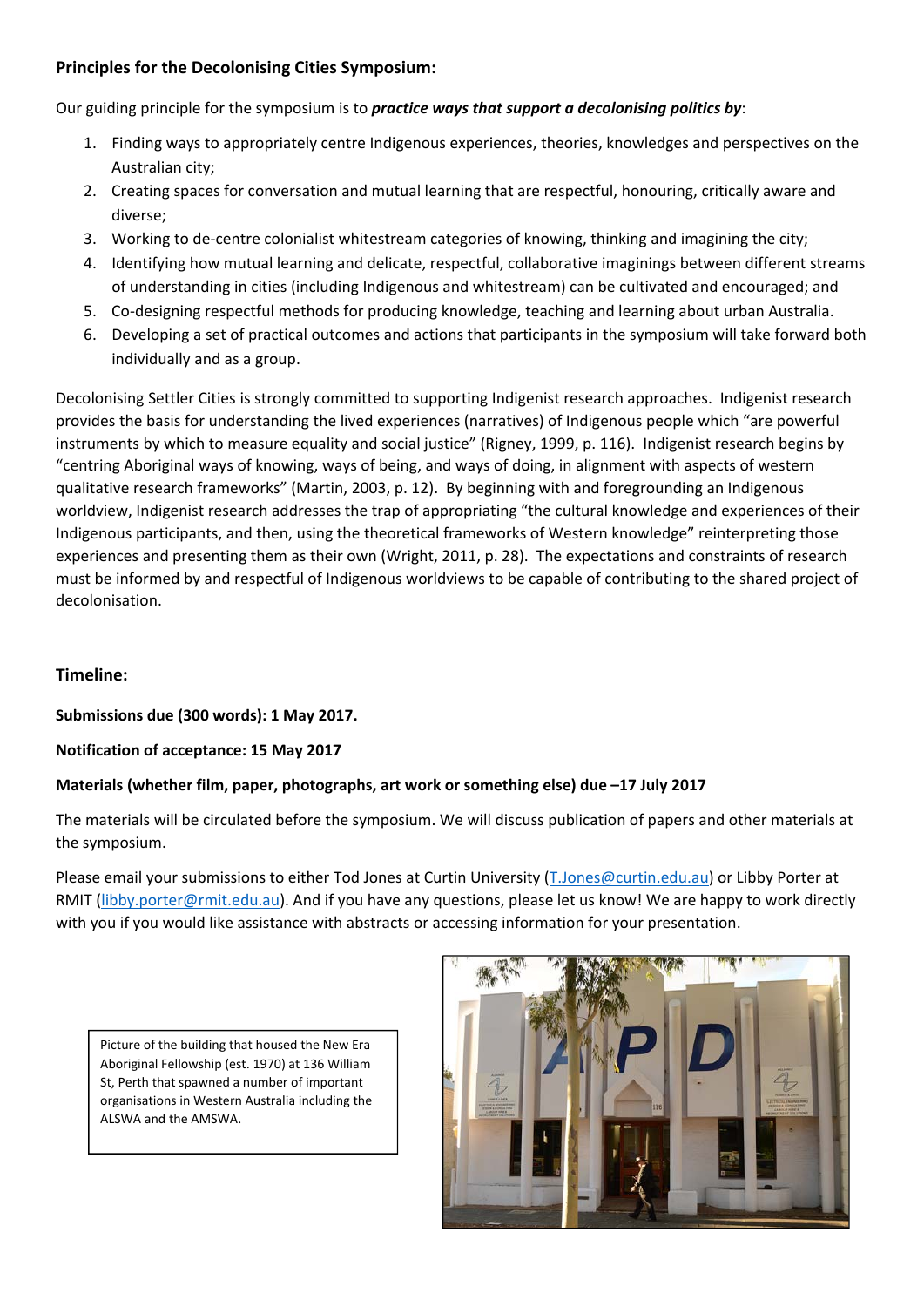### **Convenors:**

- Shaphan Cox, Department of Planning and Geography, Curtin University
- Julie Hofman, Centre for Aboriginal Studies, Curtin University
- Tod Jones, Department of Planning and Geography, Curtin University
- Cheryl Kickett-Tucker, Translational Research Centre for Aboriginal Knowledges and Wellbeing, Curtin University
- Jeanie Morrison, Centre for Aboriginal Studies, Curtin University
- Libby Porter, School of Global, Urban and Social Studies, RMIT

#### **Readings on settler colonialism and urban indigeneities:**

- Anderson, Kay, and Jane M. Jacobs. 1997. "From Urban Aborigines to Aboriginality and the City: One Path Through the History of Australian Cultural Geography." Australian Geographical Studies 35 (1):12‐22.
- Coulthard, Glen Sean. 2014. Red Skin, White Masks. Rejecting the Colonial Politics of Recognition. Minneapolis: University of Minnesota Press. Book.
- Edmonds, Penelope. 2010. Urbanizing frontiers : Indigenous peoples and settlers in 19th‐century Pacific Rim cities. Vancouver: UBC Press.
- James, Sarah W. 2012. "Indigeneity and the intercultural city." Postcolonial Studies 15 (2):249‐265.
- Martin, Karen. 2003. "Ways of Knowing, Ways of Being and Ways of Doing: A Theoretical Framework and Methods for Indigenous Research and Indigenist Research. Voicing Dissent." *Journal of Australian Studies* 27 (76):203‐214.
- Peters, Evelyn, and Chris Andersen, eds. 2013. Indigenous in the City: Contemporary Identities and Cultural Innovation. Vancouver: UBC Press.
- Pieris, Anoma. 2012. "Occupying the centre: Indigenous presence in the Australian capital city." Postcolonial Studies 15 (2):221‐248.
- Porter, Libby, and Janice Barry. 2016. Planning for coexistence: Recognizing Indigenous rights through landuse planning in Canada and Australia. United Kingdom: Routledge.
- Rigney, Lester. 1999. "Internationalization of an Indigenous anticolonial critique of research methodologies: A guide to Indigenist research methodology and its principles." *Wicazo Sa Review* 14:109‐121.
- Simpson, Audra. 2014. Mohawk interruptus: political life across the borders of settler states. Durham and London: Duke University Press.
- Walker, Ryan, and Manuhuia Barcham. 2010. "Indigenous-inclusive citizenship: the city and social housing in Canada, New Zealand, and Australia." Environment and Planning A 42 (2):314‐331.
- Wolfe, Patrick. 2006. "Settler colonialism and the elimination of the native." Journal of Genocide Research 8 (4):387‐409.
- Wright, Laura H. V. . 2011. "Transforming Canada's hegemonic global education paradigm through an anti‐ colonial framework." In Modernization, Development and Education in African Context Ontario Institute for Studies in Education of the University of Toronto [OISE/UT].
- Yiftachel, Oren, Batya Roded, and Alexandre Kedar. 2016. "Between rights and denials: Bedouin indigeneity in the Negev/Naqab." Environment and Planning A 48 (11):2129‐2161.

 Laural Nannup's <sup>2012</sup> mural on Newcastle Street in Northbridge just north of the Perth CBD.